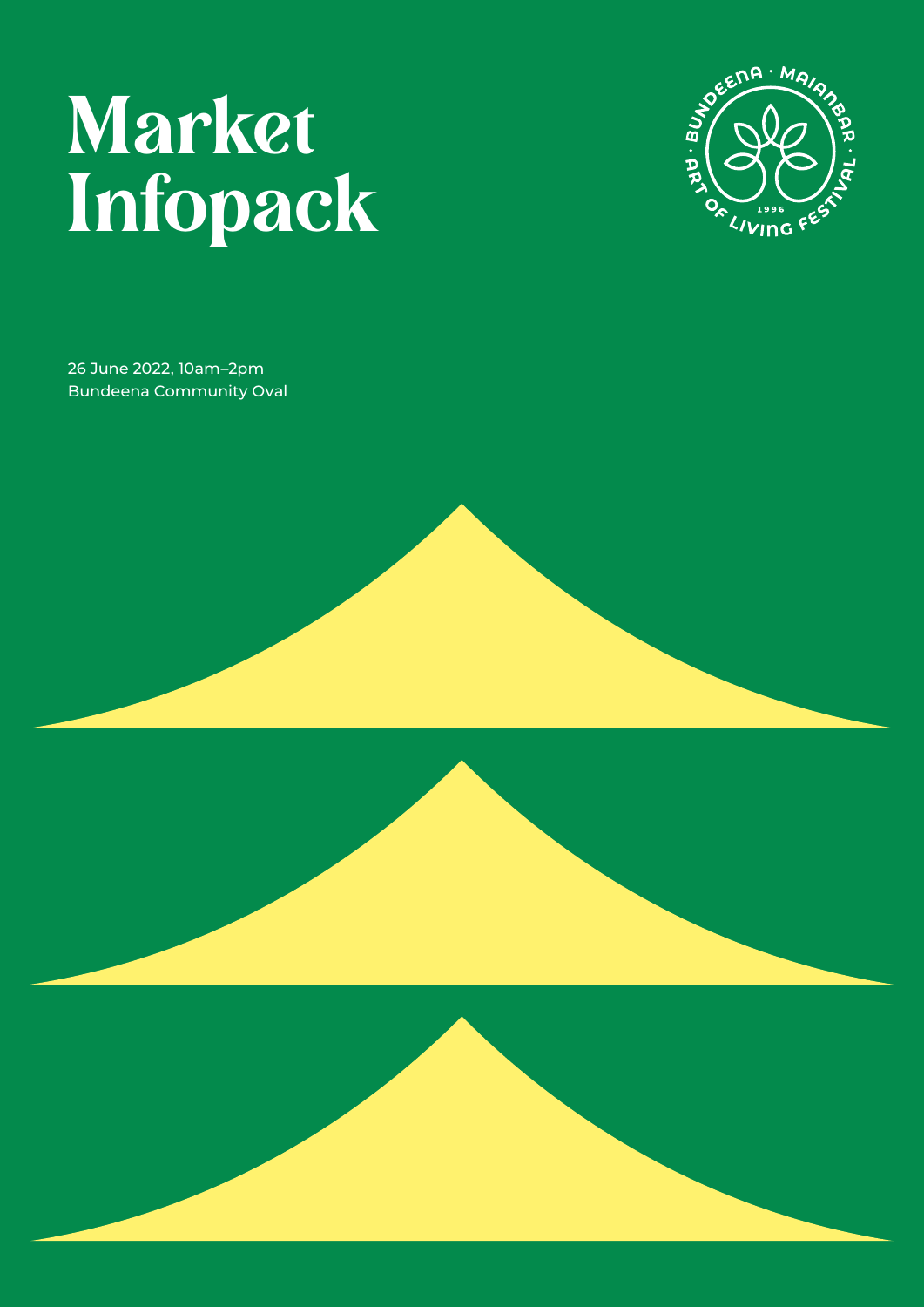### Welcome Thank you for requesting information

about being at stallholder at The Bundeena Maianbar Art of Living Festival. This popular annual festival brings people from the wider Sydney area to one of the most beautiful National Parks in the world.

The festival showcases the artistic, musical, and performance, culture and artisans from the hotbed of talent in the local area. Our event in 2022 will mark a great moment as we will be incorporating our sustainability expo into a weekend packed with art, music, markets, education, food and community spirit.

The Art of Living festival in past years has been known for its Sunday market that coincides with the musical festival.

This year we are excited to announce that the market will be solely focused on artisanal, local, sustainable, handmade articles. If you make, bake, build and you have an ethical focus on creative unique and special items, then this market is for you.



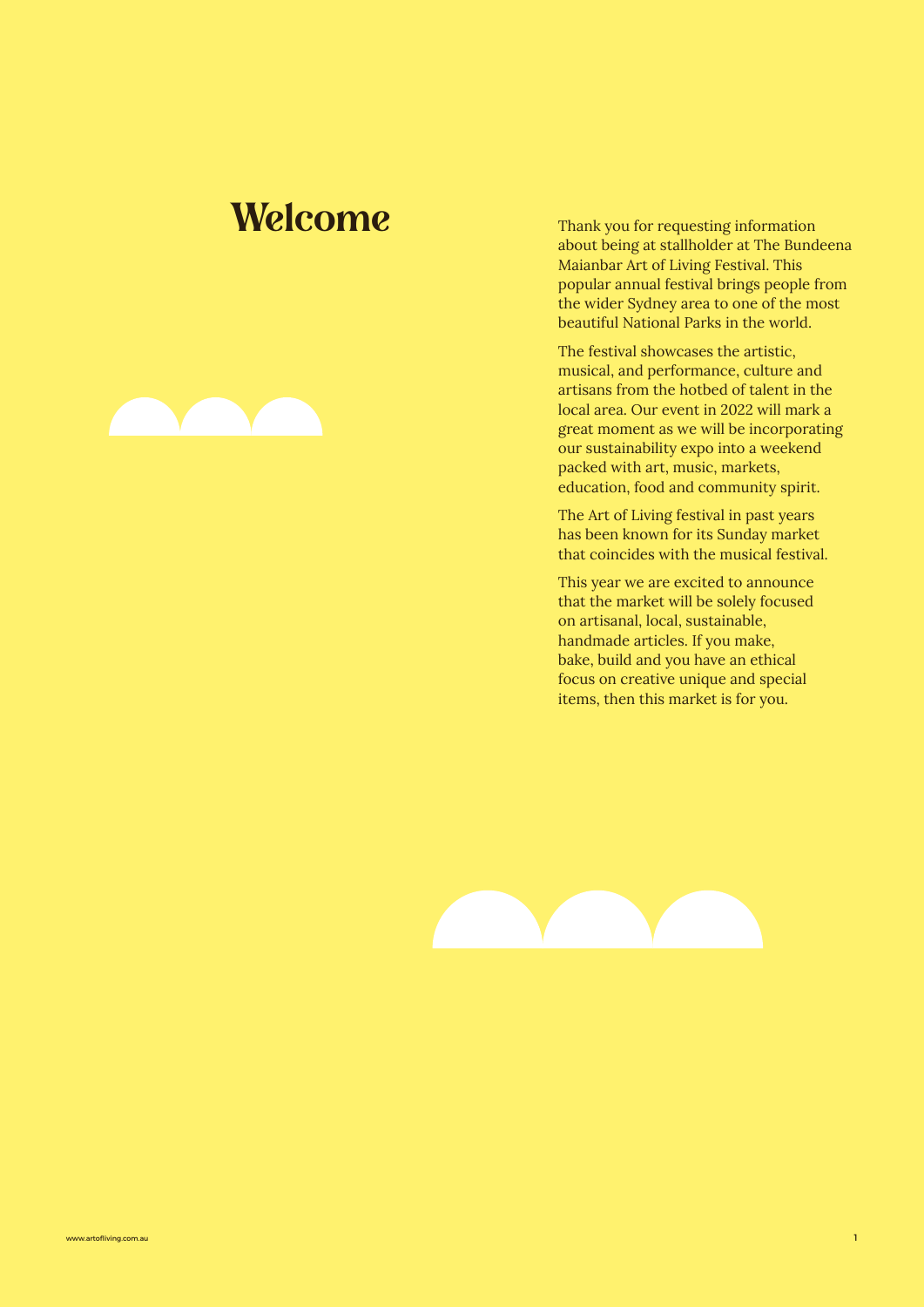

## General info



#### What can I sell?

High quality homewares, clothing, upcycled wares, jewellery, gifts, beauty products, food and hand made items are the focus of this market.

The items MUST be made in Australia and be sold by the maker or designated associate. The stallholders will be carefully chosen based on the mix of products at the market, the uniqueness of the products, the ethics of the maker as a representative of their chosen craft and their sustainability credentials.

Applications will be carefully checked for these criteria. Market officials will be checking stalls throughout the day to ensure that products do not breach this criteria.

#### Packaging?

In keeping with our sustainability emphasis all packaging must meet sustainability and recyclable criteria. This means absolutely no plastic bags, drinkware, cutlery or packaging is to be used.

Stallholders are responsible for clearing their area, removing and taking their own rubbish at the conclusion of the market.

#### How much does a stall cost?

Standard 3x3m stall: \$90

Food vendor stall (unpowered): \$225

Food vendor or other stall (powered): \$250

Bundeena and Maianbar residents receive a \$10 discount on stall fees.

Please note that powered sites are limited.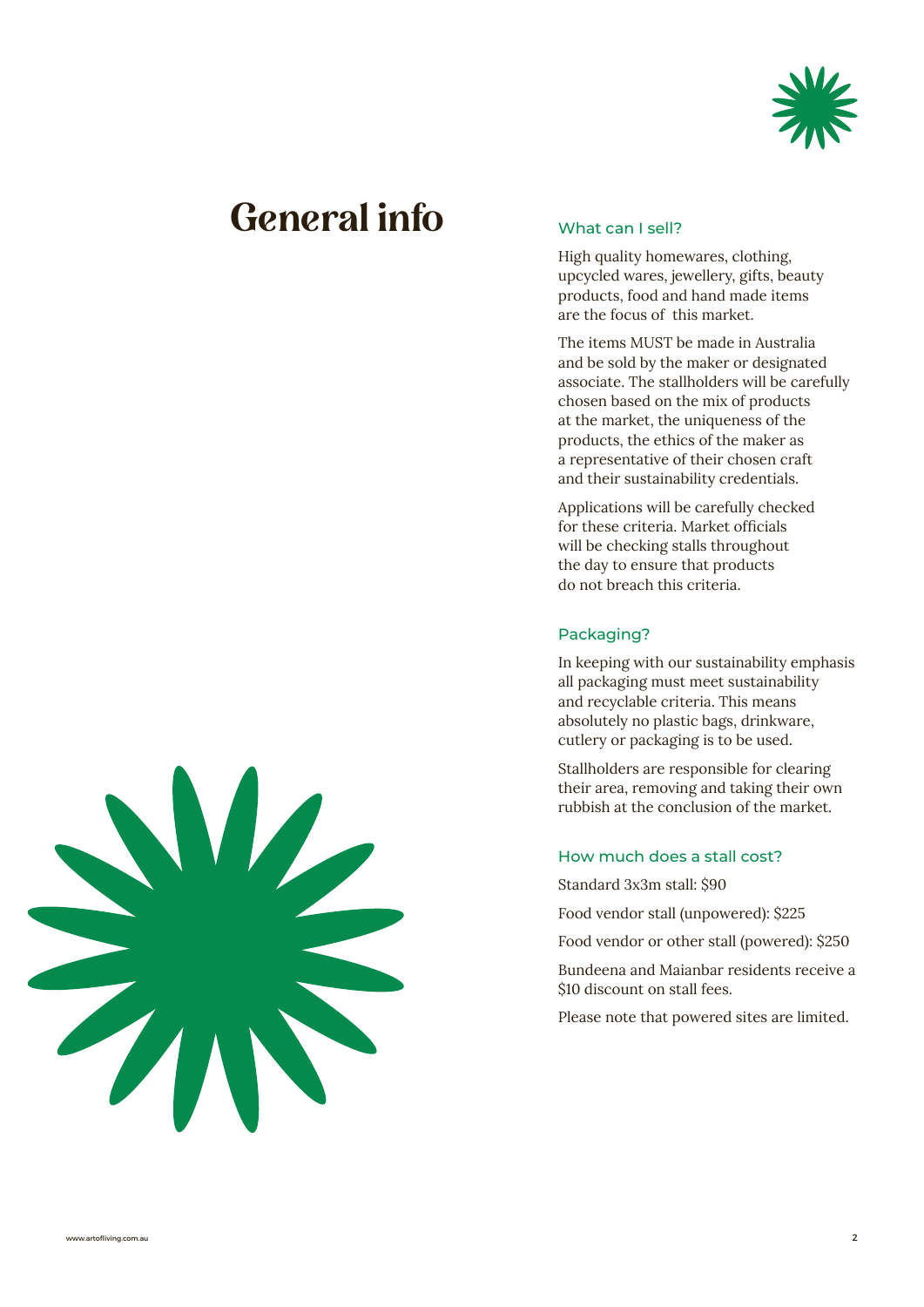#### When do I pay for my stall?

Payment for stalls space is to be made within 7 days of an application acceptance e-mail receipt.

Payment is to be made through Try Bookings. Details will be provided at that time.

When making any payment please put stall name as a reference.

#### Can I have a bigger stall?

Yes you can but you will need to pay for the extra stall site.

#### Insurance

All applicants must show a currency certificate for a minmum \$1 million professional indemnity and public liability insurance at the time of application.

#### What do I need to supply?

A completed application form, a copy of insurance certificate, 3 high resolution images showing the handmade attributes (workshop views, or items in production work well) plus a showcase image that we can use in media to promote your attendance and get people prepared to buy your goods.

Outdoor market tent not more than 3x3m, please ensure adequate anchoring options such as sand bags.

Your own maketing material (Signs, posters etc).

Your own merchandising gear. The more attractive you make your stall space, the more likely people will gravitate to it.

A cash float or electronic payment options.

#### Will there be an ATM on site?

Please note that phone coverage at the market site can be troublesome. Having cash payment floats would be advisable as a back up.

There will not be an ATM on site but you can direct purchasers the Bundeena Bowling Club which is a short walk from the market area where they can acccess funds through their ATM.

#### Covid guidelines

This is an inclusive market event. Please take reasonable precautions to protect youself and your customers.

This can be done by ensuring easy access to your products to create flow through your items or stall, provide hand sanitiser for patrons as a courtesy for their use and politely manage the number of people and their distance at your stall.

In the event that government regulations change at any time leading up to the event, we will notify you promptly.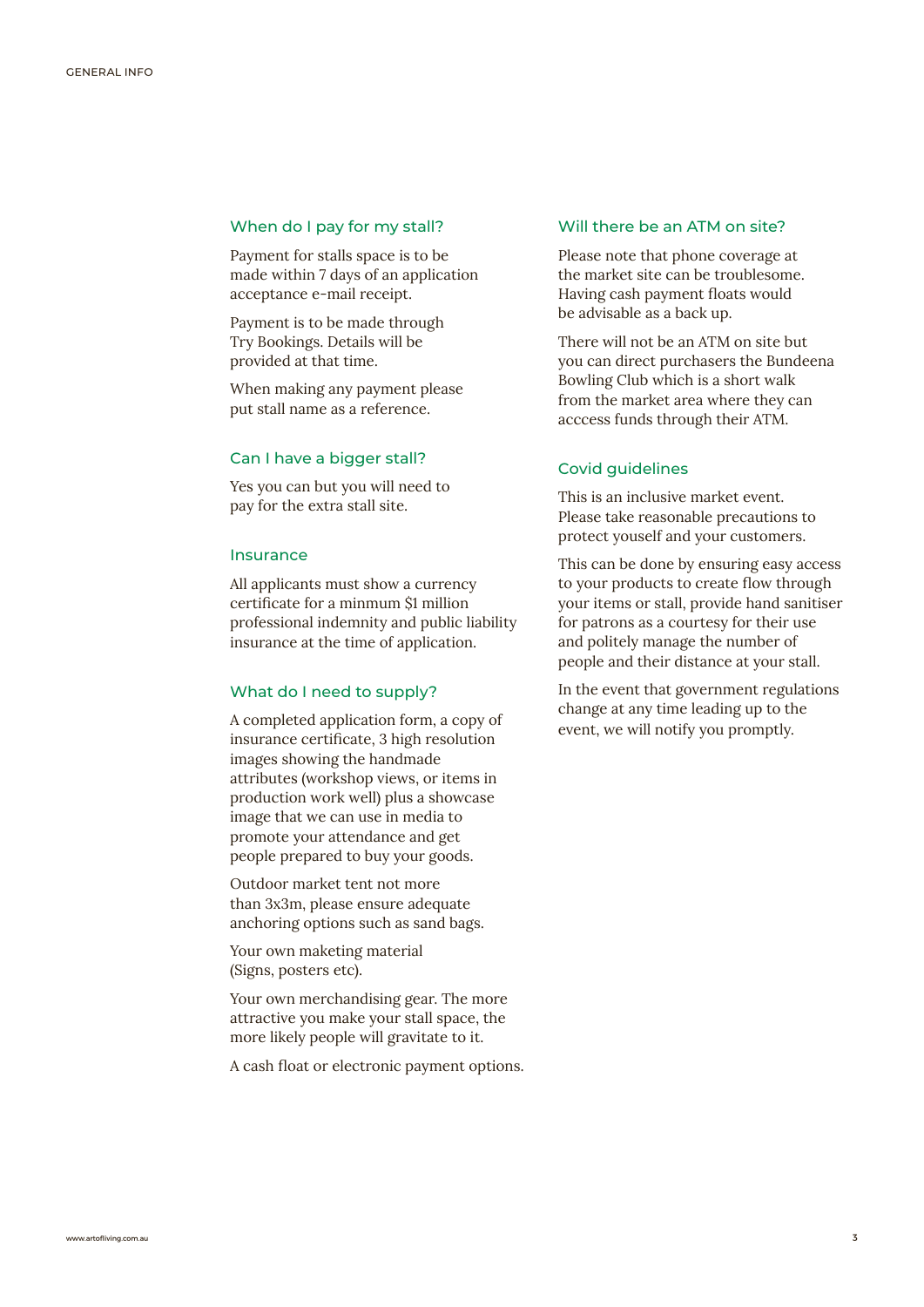#### **Weather**

This is an all weather, outdoor market. Please prepare yourself for inclement or windy weather.

In the event that the weather prevents the running of the market we will notify stallholders as soon as practical on the morning of the event if not sooner.

#### What promotion can I expect?

We will be running social media updates right up until the event. We will be using your images to boost profiles but we would love you to do the same. We will e-mail you a number of pdf. files that you can post on your own sites and we would appreciate it if you could commence your own campaigns.

We will be using traditional advertising like postering and letter box drops throughout the weeks before the event.

#### Is there access to power?

There is limited access to power.

Please let us know on your application if you require it and we will do our best to organise it.

Priority will be given to food vendors.

You will need to supply your own power leads etc. Please ensure that they have been tested and cleared and tagged by a qualified electrician. Untagged leads must not be used.

Please note that as a sustainable event there is no provision for power generators.

#### When do I set up and pack up?

Access to the market venue will be from 7am on the morning of the event.

Market marshalls will be provided to guide you to your market site. You must not enter without an escort.

You will and your staff will be required to wear hivis safety vests during set up and pack down to make you easily visible to marshalls and other stallholders and protect your safety.

You must unpack your merchandise and remove your car immediately. Car movement can only be done with a Market marshall in attendance.

All vehicles must be off site by 9am. No further entries will be made after this time.

You will be required to keep your stall at the event until 2pm. In the event that you sell out of items, you can place a notice on your stall and pack some items away.

There is no provision for early departure.

At the close of the market you are asked to pack down your kit before retrieving your vehicle.

As the music element of the festival will be continuing, you must wait for a market marshall to escort your vehicle via the notified route to your site. You will be required to quickly load and be escorted off the market venue.

During pack up, you and your staff will be required to wear your safety vests to make you clearly visible.

These measures will ensure your safety and the safety of everyone attending and also keep the feel of the market going until the close.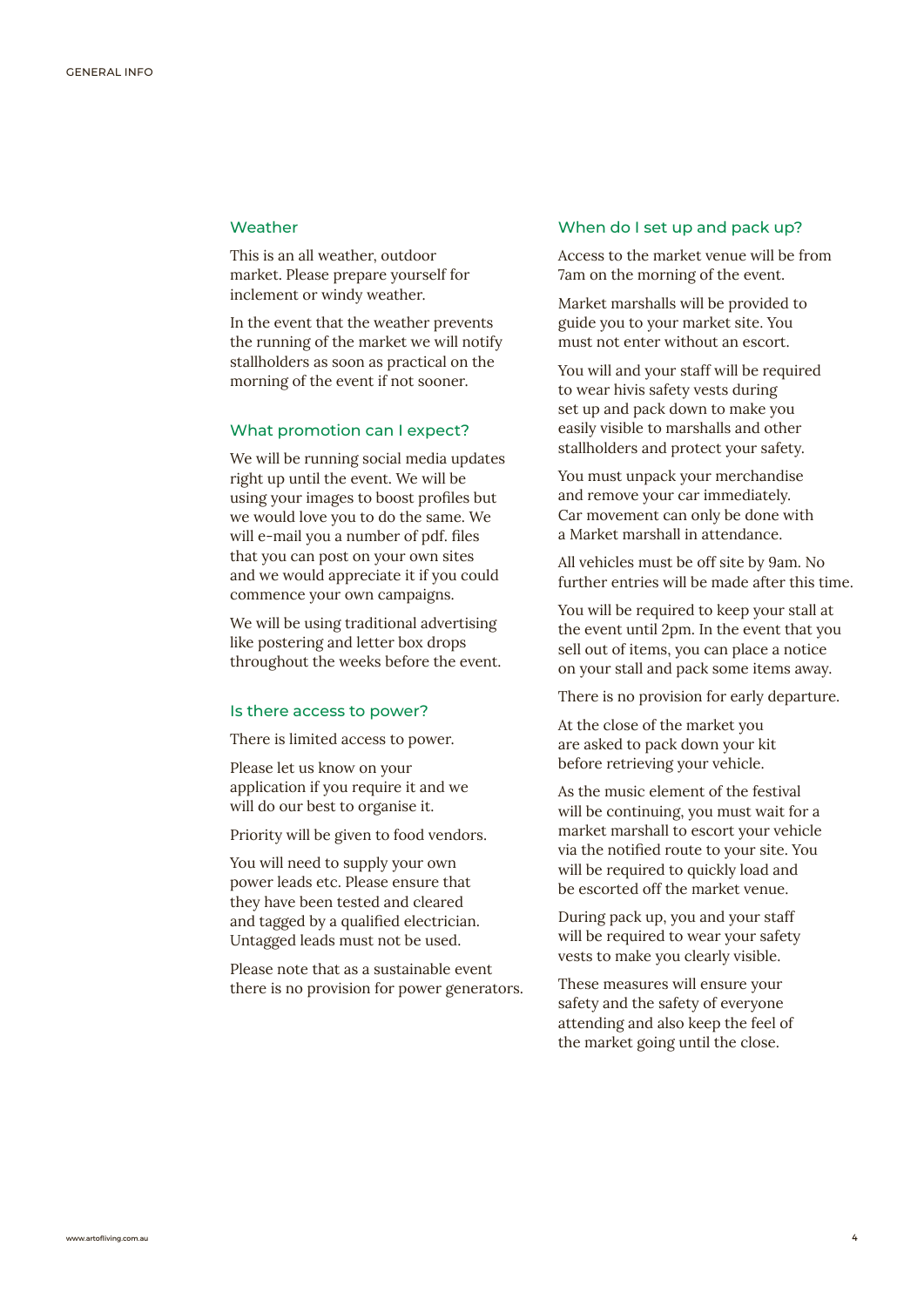#### Other general information

Please remember that this is a multifunctioned festival with many stakeholders and volunteers involved.

Please be polite and timely in your communication and we will endeavor to get you the information you need as soon as possible.

This is the first time we will be focusing the market on sustainable, artisan and handmade. We hope that you will make this launch the best success by promiting your attendance on your social media outlets and to your friends.

We are excited at the prospect of this new chapter in the market part of this event.

We hope you have a great market and look forward to working alongside you on the day.

If you need assistance or advice contact Dani Bennett at [stalls@artofliving.com.au](mailto:stalls%40artofliving.com.au?subject=Art%20of%20Living%20Festival%202022%20%E2%80%93%20Market%20stall%20application) or text message 0414 376 447.

#### Application submission

If you wish to apply for the market please complete the form supplied with this market infopack.

Print, complete, scan and e-mail it to: [stalls@artofliving.com.au](mailto:stalls%40artofliving.com.au?subject=Art%20of%20Living%20Festival%202022%20%E2%80%93%20Market%20stall%20application)